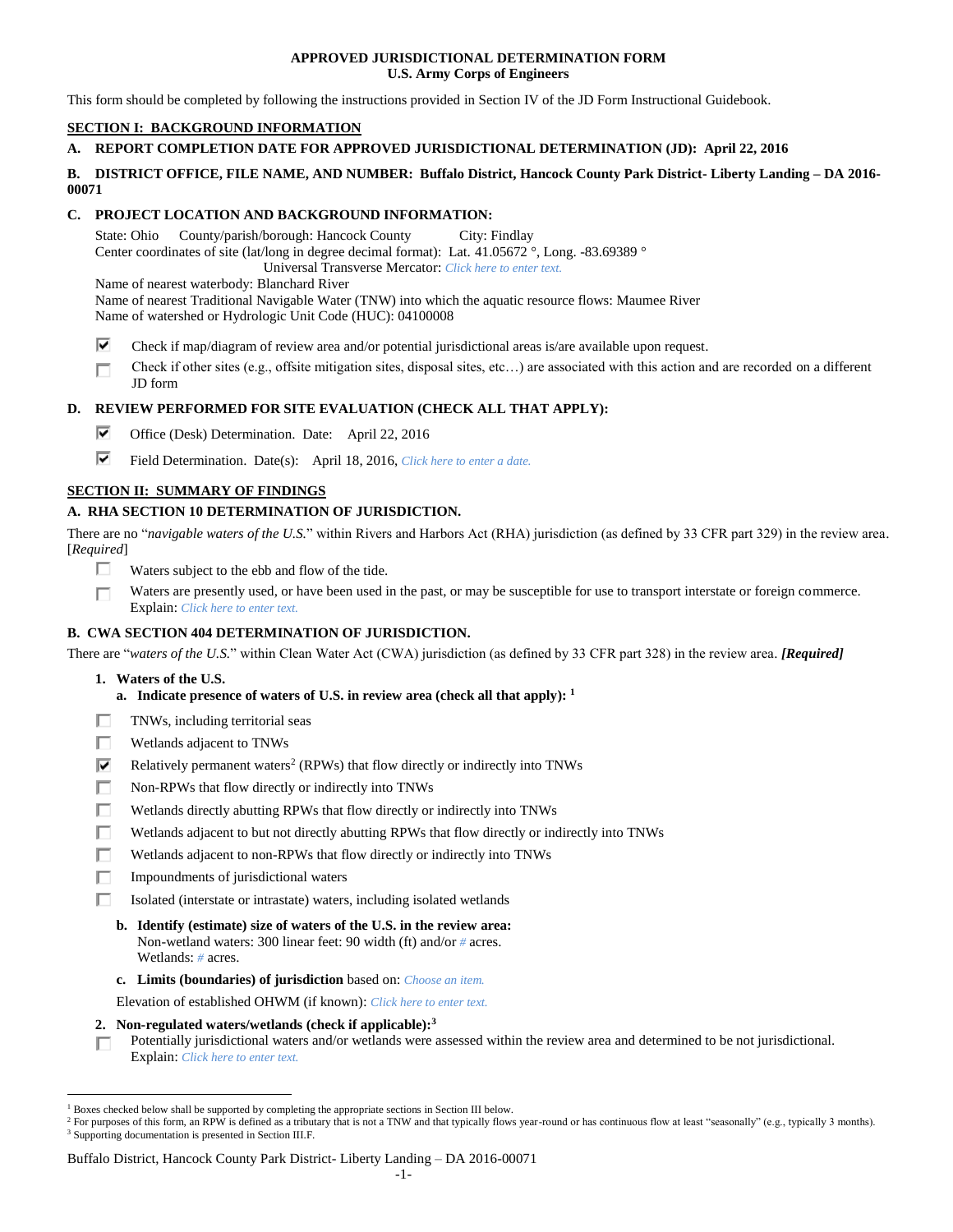## **SECTION III: CWA ANALYSIS**

## **A. TNWs AND WETLANDS ADJACENT TO TNWs**

**The agencies will assert jurisdiction over TNWs and wetlands adjacent to TNWs. If the aquatic resource is a TNW, complete Section III.A.1 and Section III.D.1. only; if the aquatic resource is a wetland adjacent to a TNW, complete Sections III.A.1 and 2 and Section III.D.1.; otherwise, see Section III.B below**.

- **1. TNW**  Identify TNW: *Click here to enter text.* Summarize rationale supporting determination: *Click here to enter text.*
- **2. Wetland adjacent to TNW**

# Summarize rationale supporting conclusion that wetland is "adjacent": *Click here to enter text.*

# **B. CHARACTERISTICS OF TRIBUTARY (THAT IS NOT A TNW) AND ITS ADJACENT WETLANDS (IF ANY):**

**This section summarizes information regarding characteristics of the tributary and its adjacent wetlands, if any, and it helps determine whether or not the standards for jurisdiction established under Rapanos have been met.** 

**The agencies will assert jurisdiction over non-navigable tributaries of TNWs where the tributaries are "relatively permanent waters" (RPWs), i.e. tributaries that typically flow year-round or have continuous flow at least seasonally (e.g., typically 3 months). A wetland that directly abuts an RPW is also jurisdictional. If the aquatic resource is not a TNW, but has year-round (perennial) flow, skip to Section III.D.2. If the aquatic resource is a wetland directly abutting a tributary with perennial flow, skip to Section III.D.4.**

**A wetland that is adjacent to but that does not directly abut an RPW requires a significant nexus evaluation. Corps districts and EPA regions will include in the record any available information that documents the existence of a significant nexus between a relatively permanent tributary that is not perennial (and its adjacent wetlands if any) and a traditional navigable water, even though a significant nexus finding is not required as a matter of law.**

**If the waterbody<sup>4</sup> is not an RPW, or a wetland directly abutting an RPW, a JD will require additional data to determine if the waterbody has a significant nexus with a TNW. If the tributary has adjacent wetlands, the significant nexus evaluation must consider the tributary in combination with all of its adjacent wetlands. This significant nexus evaluation that combines, for analytical purposes, the tributary and all of its adjacent wetlands is used whether the review area identified in the JD request is the tributary, or its adjacent wetlands, or both. If the JD covers a tributary with adjacent wetlands, complete Section III.B.1 for the tributary, Section III.B.2 for any onsite wetlands, and Section III.B.3 for all wetlands adjacent to that tributary, both onsite and offsite. The determination whether a significant nexus exists is determined in Section III.C below.**

**1. Characteristics of non-TNWs that flow directly or indirectly into TNW**

**(i) General Area Conditions:**

Watershed size: *# Choose an item.* Drainage area: *# Choose an item.*

Average annual rainfall: *#* inches Average annual snowfall: *#* inches

## **(ii) Physical Characteristics:**

 $\overline{a}$ 

- (a) Relationship with TNW:
	- $\Box$  Tributary flows directly into TNW.
	- Tributary flows through *Choose an item.* tributaries before entering TNW.

| Project waters are <i>Choose an item</i> , river miles from TNW.                      |  |
|---------------------------------------------------------------------------------------|--|
| Project waters are <i>Choose an item</i> , river miles from RPW.                      |  |
| Project waters are <i>Choose an item.</i> aerial (straight) miles from TNW.           |  |
| Project waters are <i>Choose an item.</i> aerial (straight) miles from RPW.           |  |
| Project waters cross or serve as state boundaries. Explain: Click here to enter text. |  |

Identify flow route to TNW<sup>5</sup>: Click here to enter text. Tributary stream order, if known: *Click here to enter text.*

(b) General Tributary Characteristics (check all that apply):

**Tributary** is: □ Natural

- $\Box$ Artificial (man-made). Explain: *Click here to enter text.*
- П. Manipulated (man-altered). Explain: *Click here to enter text.*

## Buffalo District, Hancock County Park District- Liberty Landing – DA 2016-00071

 $4$  Note that the Instructional Guidebook contains additional information regarding swales, ditches, washes, and erosional features generally and in the arid West. <sup>5</sup> Flow route can be described by identifying, e.g., tributary a, which flows through the review area, to flow into tributary b, which then flows into TNW.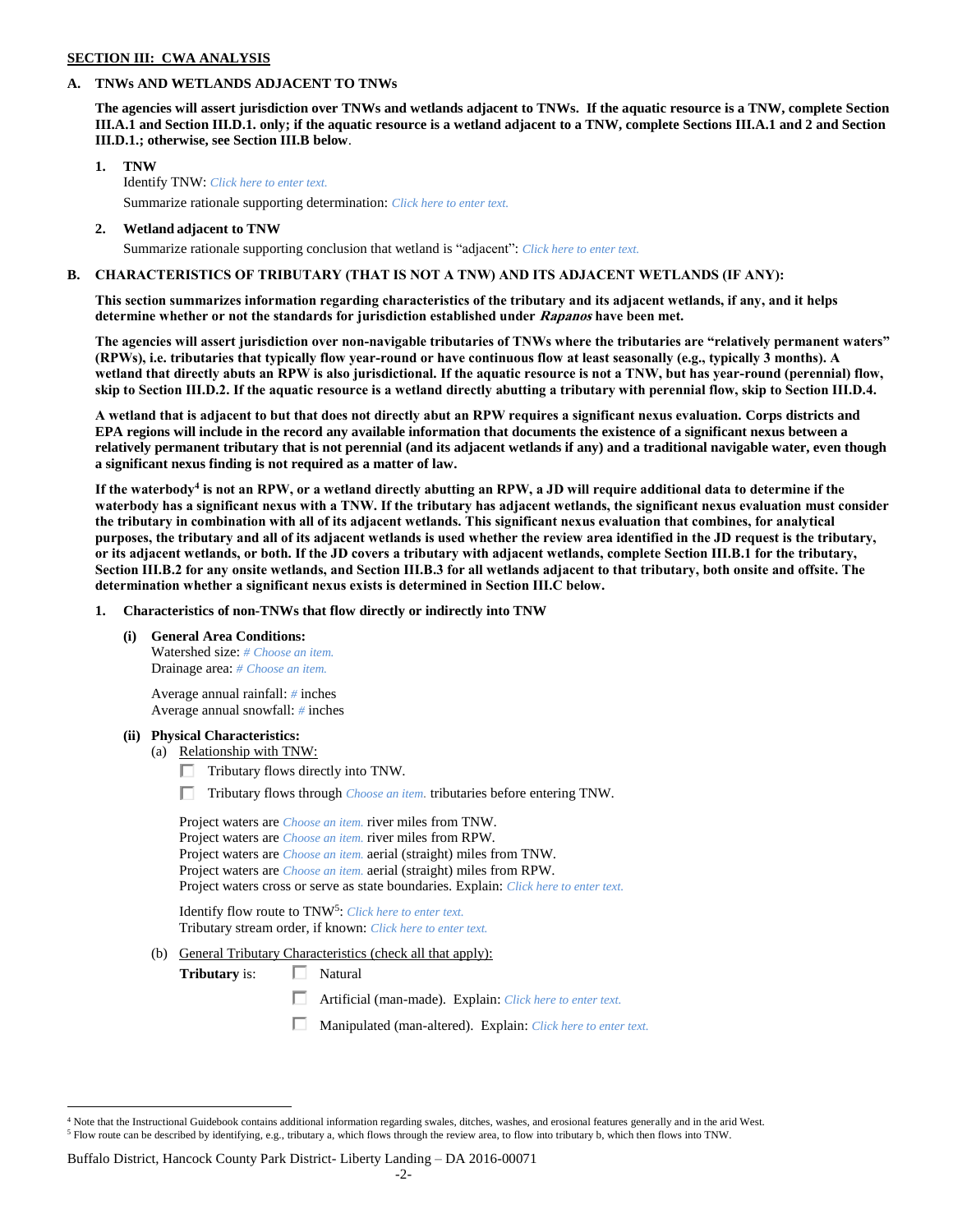|                                                               |                                                                                                                                                                                                      | Average width: # feet<br>Average depth: $#$ feet<br>Average side slopes: Choose an item.   |   | <b>Tributary</b> properties with respect to top of bank (estimate):                                                                                    |        |                            |  |                                                                                                                                     |  |  |  |
|---------------------------------------------------------------|------------------------------------------------------------------------------------------------------------------------------------------------------------------------------------------------------|--------------------------------------------------------------------------------------------|---|--------------------------------------------------------------------------------------------------------------------------------------------------------|--------|----------------------------|--|-------------------------------------------------------------------------------------------------------------------------------------|--|--|--|
|                                                               |                                                                                                                                                                                                      |                                                                                            |   | Primary tributary substrate composition (check all that apply):                                                                                        |        |                            |  |                                                                                                                                     |  |  |  |
|                                                               |                                                                                                                                                                                                      | Silts                                                                                      |   | Sands                                                                                                                                                  |        |                            |  | Concrete                                                                                                                            |  |  |  |
|                                                               |                                                                                                                                                                                                      | Cobbles                                                                                    |   | Gravel                                                                                                                                                 |        |                            |  | Muck                                                                                                                                |  |  |  |
|                                                               |                                                                                                                                                                                                      | Bedrock                                                                                    | ш | Vegetation. Type/% cover: Click here to enter text.                                                                                                    |        |                            |  |                                                                                                                                     |  |  |  |
|                                                               |                                                                                                                                                                                                      | Other. Explain: Click here to enter text.                                                  |   |                                                                                                                                                        |        |                            |  |                                                                                                                                     |  |  |  |
|                                                               |                                                                                                                                                                                                      | Tributary geometry: Choose an item.<br>Tributary gradient (approximate average slope): #%  |   | Presence of run/riffle/pool complexes. Explain: Click here to enter text.                                                                              |        |                            |  | Tributary condition/stability [e.g., highly eroding, sloughing banks]. Explain: Click here to enter text.                           |  |  |  |
|                                                               | $(c)$ Flow:                                                                                                                                                                                          | Tributary provides for: Choose an item.<br>Describe flow regime: Click here to enter text. |   | Estimate average number of flow events in review area/year: Choose an item.<br>Other information on duration and volume: Click here to enter text.     |        |                            |  |                                                                                                                                     |  |  |  |
|                                                               |                                                                                                                                                                                                      |                                                                                            |   | <b>Surface flow is:</b> <i>Choose an item.</i> <b>Characteristics:</b> <i>Click here to enter text.</i>                                                |        |                            |  |                                                                                                                                     |  |  |  |
|                                                               |                                                                                                                                                                                                      |                                                                                            |   | Subsurface flow: Choose an item. Explain findings: Click here to enter text.<br>$\Box$ Dye (or other) test performed: <i>Click here to enter text.</i> |        |                            |  |                                                                                                                                     |  |  |  |
| Tributary has (check all that apply):<br>$\Box$ Bed and banks |                                                                                                                                                                                                      |                                                                                            |   |                                                                                                                                                        |        |                            |  |                                                                                                                                     |  |  |  |
|                                                               |                                                                                                                                                                                                      | $\Box$ OHWM <sup>6</sup> (check all indicators that apply):                                |   |                                                                                                                                                        |        |                            |  |                                                                                                                                     |  |  |  |
|                                                               |                                                                                                                                                                                                      |                                                                                            |   | $\Box$ clear, natural line impressed on the bank $\Box$                                                                                                |        |                            |  | the presence of litter and debris                                                                                                   |  |  |  |
|                                                               |                                                                                                                                                                                                      | $\Box$ changes in the character of soil                                                    |   |                                                                                                                                                        | ш      |                            |  | destruction of terrestrial vegetation                                                                                               |  |  |  |
|                                                               | U.                                                                                                                                                                                                   | shelving                                                                                   |   |                                                                                                                                                        | ш      | the presence of wrack line |  |                                                                                                                                     |  |  |  |
|                                                               |                                                                                                                                                                                                      | leaf litter disturbed or washed away                                                       |   | vegetation matted down, bent, or absent                                                                                                                | Ш<br>ш | sediment sorting<br>scour  |  |                                                                                                                                     |  |  |  |
|                                                               |                                                                                                                                                                                                      | sediment deposition                                                                        |   |                                                                                                                                                        |        |                            |  | multiple observed or predicted flow events                                                                                          |  |  |  |
|                                                               |                                                                                                                                                                                                      | water staining                                                                             |   |                                                                                                                                                        |        |                            |  | abrupt change in plant community Click here to enter text.                                                                          |  |  |  |
|                                                               |                                                                                                                                                                                                      | other (list): Click here to enter text.                                                    |   |                                                                                                                                                        |        |                            |  |                                                                                                                                     |  |  |  |
|                                                               |                                                                                                                                                                                                      | $\Box$ Discontinuous OHWM. <sup>7</sup> Explain: Click here to enter text.                 |   |                                                                                                                                                        |        |                            |  |                                                                                                                                     |  |  |  |
|                                                               | If factors other than the OHWM were used to determine lateral extent of CWA jurisdiction (check all that apply):<br>$\Box$ High Tide Line indicated by:<br>$\Box$ Mean High Water Mark indicated by: |                                                                                            |   |                                                                                                                                                        |        |                            |  |                                                                                                                                     |  |  |  |
|                                                               |                                                                                                                                                                                                      | $\Box$ oil or scum line along shore objects                                                |   |                                                                                                                                                        | ш      | survey to available datum; |  |                                                                                                                                     |  |  |  |
|                                                               | ш                                                                                                                                                                                                    |                                                                                            |   | fine shell or debris deposits (foreshore)                                                                                                              | ш      | physical markings;         |  |                                                                                                                                     |  |  |  |
|                                                               | ш                                                                                                                                                                                                    | physical markings/characteristics                                                          |   |                                                                                                                                                        | П      |                            |  | vegetation lines/changes in vegetation types.                                                                                       |  |  |  |
|                                                               | L.                                                                                                                                                                                                   | tidal gauges                                                                               |   |                                                                                                                                                        |        |                            |  |                                                                                                                                     |  |  |  |
|                                                               |                                                                                                                                                                                                      | other (list): Click here to enter text.                                                    |   |                                                                                                                                                        |        |                            |  |                                                                                                                                     |  |  |  |
|                                                               | <b>Chemical Characteristics:</b>                                                                                                                                                                     |                                                                                            |   |                                                                                                                                                        |        |                            |  | Characterize tributary (e.g., water color is clear, discolored, oily film; water quality; general watershed characteristics, etc.). |  |  |  |

Explain: *Click here to enter text.*

**(iii)** 

 $\overline{a}$ 

Identify specific pollutants, if known: *Click here to enter text.*

<sup>6</sup>A natural or man-made discontinuity in the OHWM does not necessarily sever jurisdiction (e.g., where the stream temporarily flows underground, or where the OHWM has been removed by development or agricultural practices). Where there is a break in the OHWM that is unrelated to the waterbody's flow regime (e.g., flow over a rock outcrop or through a culvert), the agencies will look for indicators of flow above and below the break. 7 Ibid.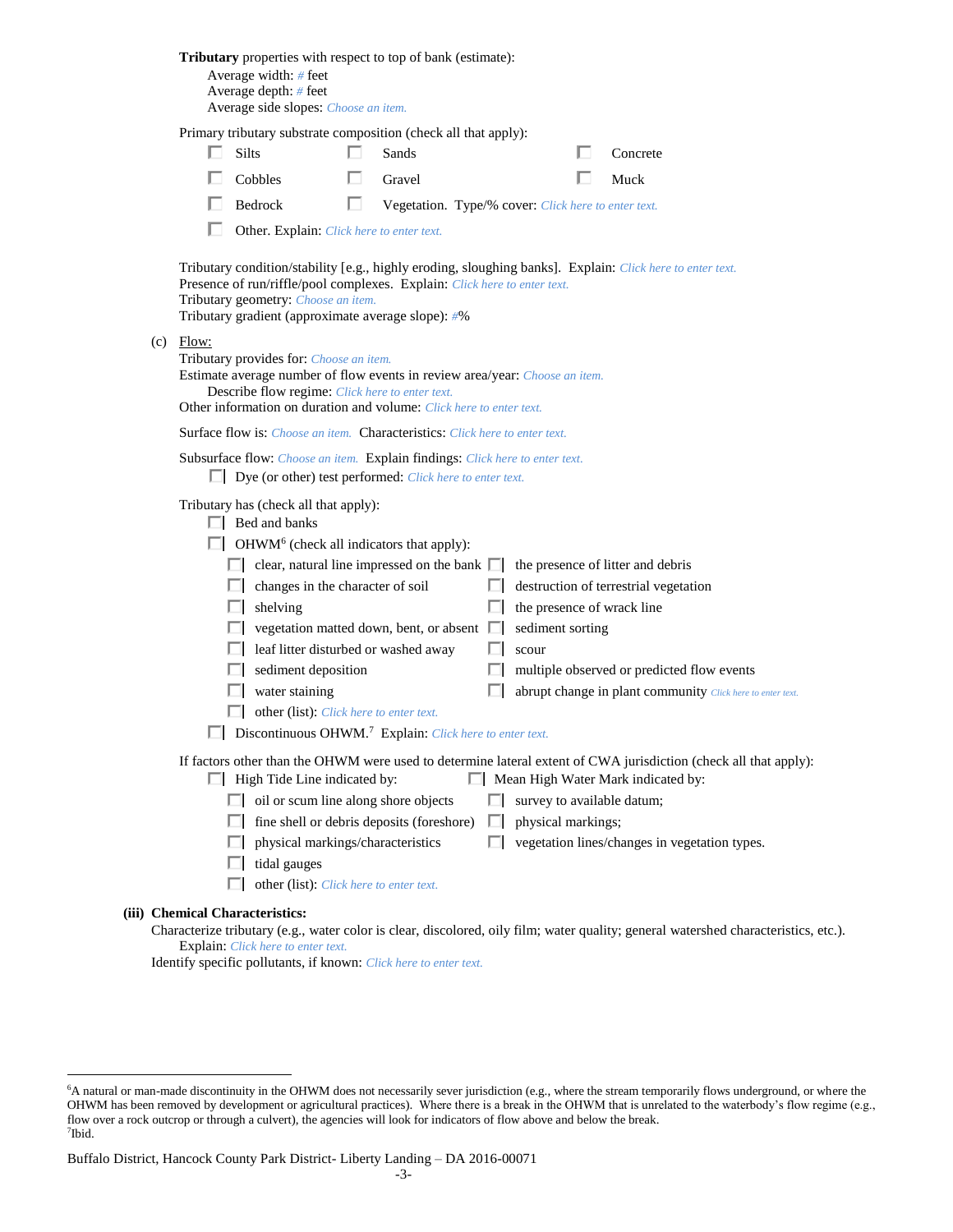## **(iv) Biological Characteristics. Channel supports (check all that apply):**

- Riparian corridor. Characteristics (type, average width): *Click here to enter text.*
- Wetland fringe. Characteristics: *Click here to enter text.*
- $\Box$  Habitat for:
	- Federally Listed species. Explain findings: *Click here to enter text.*
	- Fish/spawn areas. Explain findings: *Click here to enter text.*
	- П. Other environmentally-sensitive species. Explain findings: *Click here to enter text.*
	- П. Aquatic/wildlife diversity. Explain findings: *Click here to enter text.*

#### **2. Characteristics of wetlands adjacent to non-TNW that flow directly or indirectly into TNW**

#### **(i) Physical Characteristics:**

- (a) General Wetland Characteristics:
	- Properties:

Wetland size: *#* acres Wetland type. Explain: *Click here to enter text.*

Wetland quality. Explain: *Click here to enter text.*

Project wetlands cross or serve as state boundaries. Explain: *Click here to enter text.*

(b) General Flow Relationship with Non-TNW: Flow is: *Choose an item.* Explain: *Click here to enter text.*

Surface flow is: *Choose an item.* Characteristics: *Click here to enter text.*

Subsurface flow: *Choose an item.* Explain findings: *Click here to enter text.*

Dye (or other) test performed: *Click here to enter text.*

#### (c) Wetland Adjacency Determination with Non-TNW:

- $\Box$  Directly abutting
- Not directly abutting
	- Discrete wetland hydrologic connection. Explain: *Click here to enter text.*
	- $\Box$ Ecological connection. Explain: *Click here to enter text.*
	- $\Box$ Separated by berm/barrier. Explain: *Click here to enter text.*
- (d) Proximity (Relationship) to TNW

Project wetlands are *Choose an item.* river miles from TNW. Project waters are *Choose an item.* aerial (straight) miles from TNW. Flow is from: *Choose an item.* Estimate approximate location of wetland as within the *Choose an item.* floodplain.

#### **(ii) Chemical Characteristics:**

Characterize wetland system (e.g., water color is clear, brown, oil film on surface; water quality; general watershed characteristics; etc.). Explain: *Click here to enter text.*

Identify specific pollutants, if known: *Click here to enter text.*

### **(iii) Biological Characteristics. Wetland supports (check all that apply):**

- Riparian buffer. Characteristics (type, average width): *Click here to enter text.*
- Vegetation type/percent cover. Explain: *Click here to enter text.*
- $\Box$  Habitat for:
	- Federally Listed species. Explain findings: *Click here to enter text*.
	- Fish/spawn areas. Explain findings: *Click here to enter text*.
	- Other environmentally-sensitive species. Explain findings: *Click here to enter text.*
	- Aquatic/wildlife diversity. Explain findings: *Click here to enter text.*

## **3. Characteristics of all wetlands adjacent to the tributary (if any)**

All wetland(s) being considered in the cumulative analysis: *Choose an item.* Approximately (*#*) acres in total are being considered in the cumulative analysis.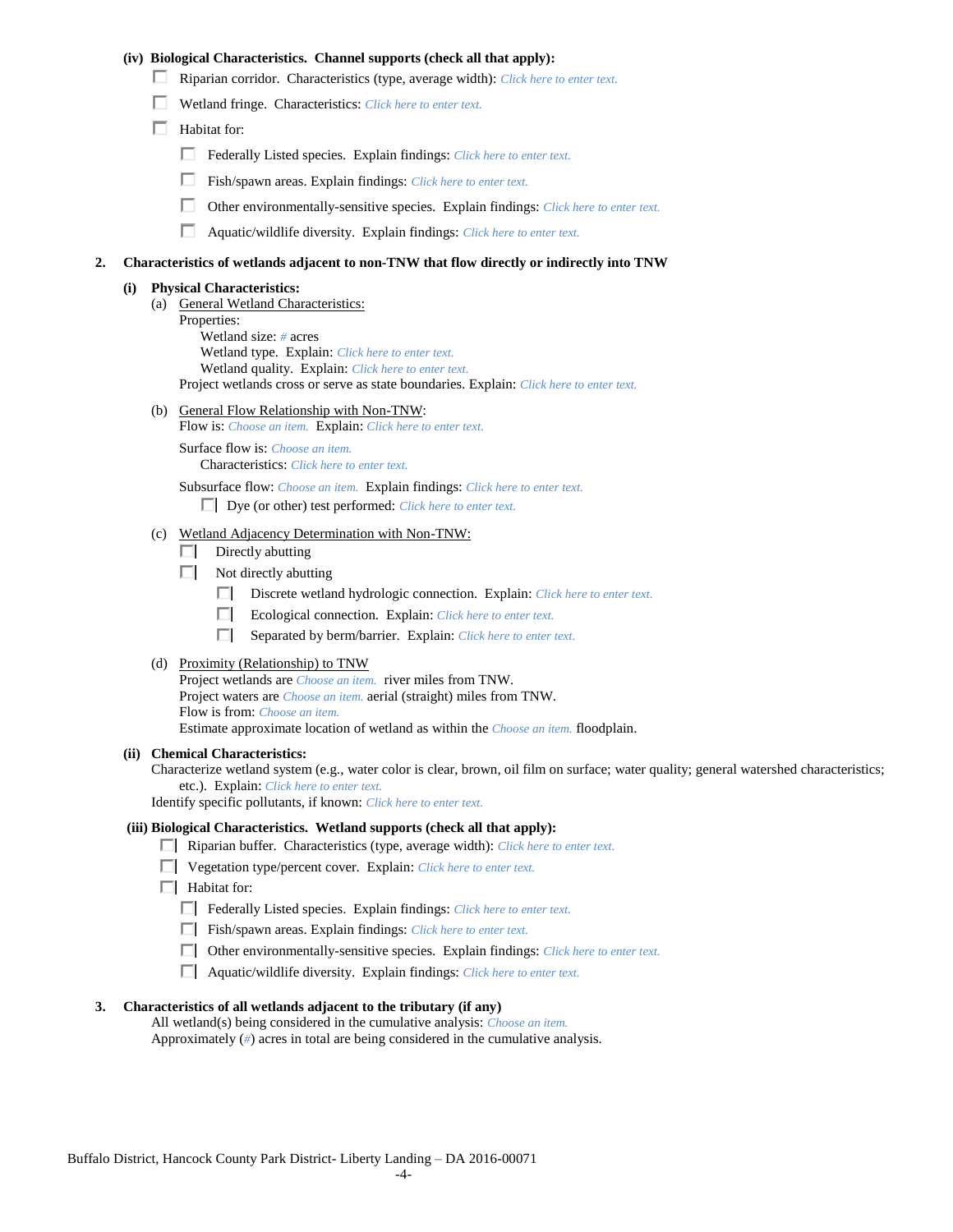For each wetland, specify the following:

| Directly abuts? $(Y/N)$ | Size (in acres) | Directly abuts? $(Y/N)$ | Size (in acres) |
|-------------------------|-----------------|-------------------------|-----------------|
|                         |                 |                         |                 |
| Y/N                     |                 | Y/N                     |                 |
| 77N                     |                 | Y/N                     |                 |
|                         |                 | 77N                     |                 |

Summarize overall biological, chemical and physical functions being performed: *Click here to enter text.*

# **C. SIGNIFICANT NEXUS DETERMINATION**

**A significant nexus analysis will assess the flow characteristics and functions of the tributary itself and the functions performed by any wetlands adjacent to the tributary to determine if they significantly affect the chemical, physical, and biological integrity of a TNW. For each of the following situations, a significant nexus exists if the tributary, in combination with all of its adjacent wetlands, has more than a speculative or insubstantial effect on the chemical, physical and/or biological integrity of a TNW. Considerations when evaluating significant nexus include, but are not limited to the volume, duration, and frequency of the flow of water in the tributary and its proximity to a TNW, and the functions performed by the tributary and all its adjacent wetlands. It is not appropriate to determine significant nexus based solely on any specific threshold of distance (e.g. between a tributary and its adjacent wetland or between a tributary and the TNW). Similarly, the fact an adjacent wetland lies within or outside of a floodplain is not solely determinative of significant nexus.** 

## **Draw connections between the features documented and the effects on the TNW, as identified in the** *Rapanos* **Guidance and discussed in the Instructional Guidebook. Factors to consider include, for example:**

- Does the tributary, in combination with its adjacent wetlands (if any), have the capacity to carry pollutants or flood waters to TNWs, or to reduce the amount of pollutants or flood waters reaching a TNW?
- Does the tributary, in combination with its adjacent wetlands (if any), provide habitat and lifecycle support functions for fish and other species, such as feeding, nesting, spawning, or rearing young for species that are present in the TNW?
- Does the tributary, in combination with its adjacent wetlands (if any), have the capacity to transfer nutrients and organic carbon that support downstream foodwebs?
- Does the tributary, in combination with its adjacent wetlands (if any), have other relationships to the physical, chemical, or biological integrity of the TNW?

## *Note: the above list of considerations is not inclusive and other functions observed or known to occur should be documented below:*

- **1. Significant nexus findings for non-RPW that has no adjacent wetlands and flows directly or indirectly into TNWs.** Explain findings of presence or absence of significant nexus below, based on the tributary itself, then go to Section III.D: *Click here to enter text.*
- **2. Significant nexus findings for non-RPW and its adjacent wetlands, where the non-RPW flows directly or indirectly into TNWs.**  Explain findings of presence or absence of significant nexus below, based on the tributary in combination with all of its adjacent wetlands, then go to Section III.D: *Click here to enter text.*
- **3. Significant nexus findings for wetlands adjacent to an RPW but that do not directly abut the RPW.** Explain findings of presence or absence of significant nexus below, based on the tributary in combination with all of its adjacent wetlands, then go to Section III.D: *Click here to enter text.*

# **D. DETERMINATIONS OF JURISDICTIONAL FINDINGS. THE SUBJECT WATERS/WETLANDS ARE (CHECK ALL THAT APPLY):**

- **1. TNWs and Adjacent Wetlands.** Check all that apply and provide size estimates in review area:
	- TNWs: *#* linear feet *#* width (ft), Or, *#* acres.
	- Wetlands adjacent to TNWs: *#* acres.

# **2. RPWs that flow directly or indirectly into TNWs.**

- $\nabla$  Tributaries of TNWs where tributaries typically flow year-round are jurisdictional. Provide data and rationale indicating that tributary is perennial: The Blanchard River is identified as a solid blue line on the USGS National Hydrology Dataset. The paper version of the National Wetlands Inventory identifies the Blanchard River at this location to be R2UBH, Riverine Lower Perennial, Unconsolidated Bottom. Aerial photos show that the Blanchard River demonstrates flow perennially.
- $\Box$  Tributaries of TNW where tributaries have continuous flow "seasonally" (e.g., typically three months each year) are jurisdictional. Data supporting this conclusion is provided at Section III.B. Provide rationale indicating that tributary flows seasonally: *Click here to enter text.*.

Provide estimates for jurisdictional waters in the review area (check all that apply):

- $\triangledown$  Tributary waters: 300 linear feet 90 width (ft).
- Other non-wetland waters: *#* acres. Identify type(s) of waters: *Click here to enter text.*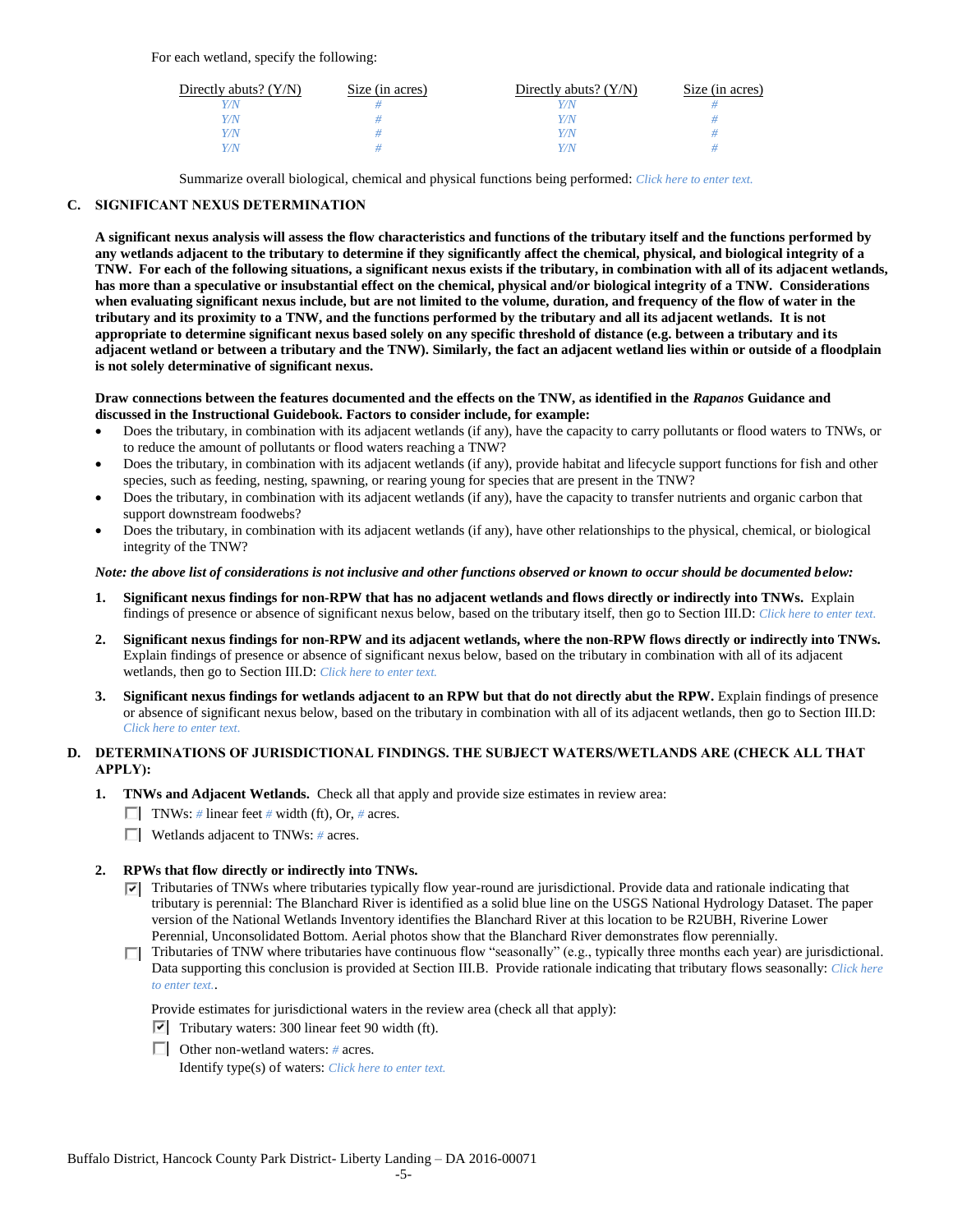## **3. Non-RPWs<sup>8</sup> that flow directly or indirectly into TNWs.**

 $\Box$  Waterbody that is not a TNW or an RPW, but flows directly or indirectly into a TNW, and it has a significant nexus with a TNW is jurisdictional. Data supporting this conclusion is provided at Section III.C.

Provide estimates for jurisdictional waters within the review area (check all that apply):

- **Tributary waters:** # linear feet # width (ft).
- Other non-wetland waters: *#* acres.
	- Identify type(s) of waters: *Click here to enter text.*

## **4. Wetlands directly abutting an RPW that flow directly or indirectly into TNWs.**

- Wetlands directly abut RPW and thus are jurisdictional as adjacent wetlands.
	- $\Box$  Wetlands directly abutting an RPW where tributaries typically flow year-round. Provide data and rationale indicating that tributary is perennial in Section III.D.2, above. Provide rationale indicating that wetland is directly abutting an RPW: *Click here to enter text.*
	- $\Box$  Wetlands directly abutting an RPW where tributaries typically flow "seasonally." Provide data indicating that tributary is seasonal in Section III.B and rationale in Section III.D.2, above. Provide rationale indicating that wetland is directly abutting an RPW: *Click here to enter text.*

Provide acreage estimates for jurisdictional wetlands in the review area: *#* acres.

- **5. Wetlands adjacent to but not directly abutting an RPW that flow directly or indirectly into TNWs.**
	- $\Box$  Wetlands that do not directly abut an RPW, but when considered in combination with the tributary to which they are adjacent and with similarly situated adjacent wetlands, have a significant nexus with a TNW are jurisidictional. Data supporting this conclusion is provided at Section III.C.

Provide acreage estimates for jurisdictional wetlands in the review area: *#* acres.

- **6. Wetlands adjacent to non-RPWs that flow directly or indirectly into TNWs.** 
	- $\Box$  Wetlands adjacent to such waters, and have when considered in combination with the tributary to which they are adjacent and with similarly situated adjacent wetlands, have a significant nexus with a TNW are jurisdictional. Data supporting this conclusion is provided at Section III.C.

Provide estimates for jurisdictional wetlands in the review area: *#* acres.

## **7. Impoundments of jurisdictional waters. 9**

As a general rule, the impoundment of a jurisdictional tributary remains jurisdictional.

- Demonstrate that impoundment was created from "waters of the U.S.," or
- Demonstrate that water meets the criteria for one of the categories presented above (1-6), or
- П. Demonstrate that water is isolated with a nexus to commerce (see E below).
- **E. ISOLATED [INTERSTATE OR INTRA-STATE] WATERS, INCLUDING ISOLATED WETLANDS, THE USE, DEGRADATION OR DESTRUCTION OF WHICH COULD AFFECT INTERSTATE COMMERCE, INCLUDING ANY SUCH WATERS (CHECK ALL THAT APPLY):<sup>10</sup>**
	- which are or could be used by interstate or foreign travelers for recreational or other purposes.
	- $\Box$  from which fish or shellfish are or could be taken and sold in interstate or foreign commerce.
	- $\Box$  which are or could be used for industrial purposes by industries in interstate commerce.
	- Interstate isolated waters.Explain: *Click here to enter text.*
	- Other factors.Explain: *Click here to enter text.*

#### **Identify water body and summarize rationale supporting determination:** *Click here to enter text.*

Provide estimates for jurisdictional waters in the review area (check all that apply):

- Tributary waters:  $\#$  linear feet  $\#$  width (ft).
- Other non-wetland waters: *#* acres.

Identify type(s) of waters: *Click here to enter text.*

Wetlands: *#* acres.

 $\overline{a}$ <sup>8</sup>See Footnote # 3.

<sup>&</sup>lt;sup>9</sup> To complete the analysis refer to the key in Section III.D.6 of the Instructional Guidebook.

<sup>&</sup>lt;sup>10</sup> Prior to asserting or declining CWA jurisdiction based solely on this category, Corps Districts will elevate the action to Corps and EPA HQ for review consistent with the process described in the Corps/EPA *Memorandum Regarding CWA Act Jurisdiction Following Rapanos.*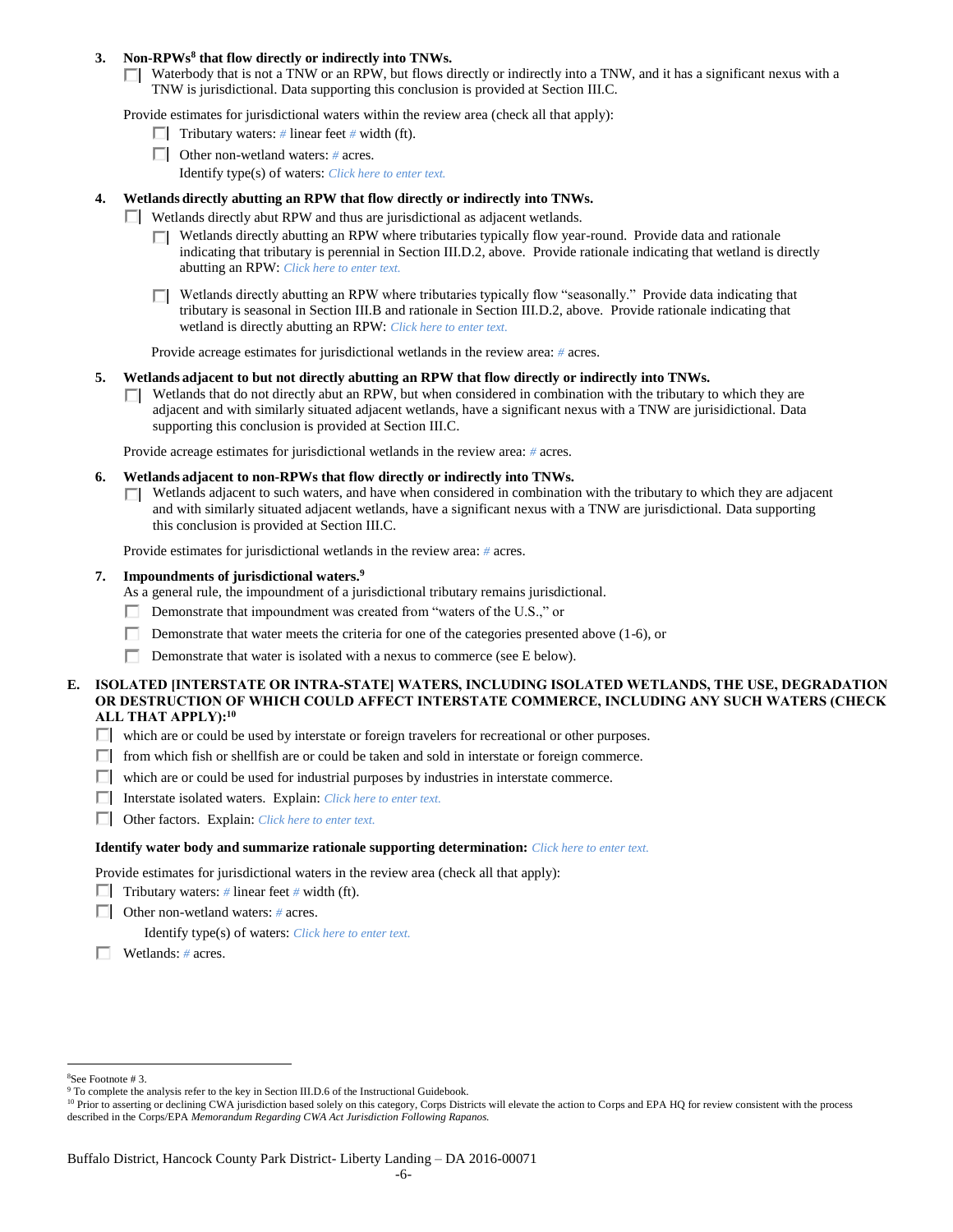| F. |   | NON-JURISDICTIONAL WATERS, INCLUDING WETLANDS (CHECK ALL THAT APPLY):                                                                                                                                                                                                                                                     |
|----|---|---------------------------------------------------------------------------------------------------------------------------------------------------------------------------------------------------------------------------------------------------------------------------------------------------------------------------|
|    |   | $\Box$ If potential wetlands were assessed within the review area, these areas did not meet the criteria in the 1987 Corps of Engineers<br>Wetland Delineation Manual and/or appropriate Regional Supplements.                                                                                                            |
|    | п | Review area included isolated waters with no substantial nexus to interstate (or foreign) commerce.<br>Prior to the Jan 2001 Supreme Court decision in "SWANCC," the review area would have been regulated based solely on the<br>"Migratory Bird Rule" (MBR).                                                            |
|    | □ | Waters do not meet the "Significant Nexus" standard, where such a finding is required for jurisdiction. Explain: Click here to enter text.                                                                                                                                                                                |
|    | □ | Other: (explain, if not covered above): Click here to enter text.                                                                                                                                                                                                                                                         |
|    |   |                                                                                                                                                                                                                                                                                                                           |
|    |   | Provide acreage estimates for non-jurisdictional waters in the review area, where the sole potential basis of jurisdiction is the MBR factors<br>(i.e., presence of migratory birds, presence of endangered species, use of water for irrigated agriculture), using best professional judgment<br>(check all that apply): |
|    |   | Non-wetland waters (i.e., rivers, streams): # linear feet # width (ft).                                                                                                                                                                                                                                                   |
|    |   | Lakes/ponds: $# \, \text{acres.}$                                                                                                                                                                                                                                                                                         |
|    |   | Other non-wetland waters: # acres. List type of aquatic resource: Click here to enter text                                                                                                                                                                                                                                |
|    |   | Wetlands: $#$ acres.                                                                                                                                                                                                                                                                                                      |
|    |   | Provide acreage estimates for non-jurisdictional waters in the review area that do not meet the "Significant Nexus" standard, where such a<br>finding is required for jurisdiction (check all that apply):                                                                                                                |
|    |   | Non-wetland waters (i.e., rivers, streams): $\#$ linear feet $\#$ width (ft).                                                                                                                                                                                                                                             |
|    |   | Lakes/ponds: $# \, \text{acres.}$                                                                                                                                                                                                                                                                                         |
|    |   | Other non-wetland waters: # acres. List type of aquatic resource: Click here to enter text                                                                                                                                                                                                                                |
|    |   | Wetlands: $#$ acres.                                                                                                                                                                                                                                                                                                      |
|    |   | <b>SECTION IV: DATA SOURCES.</b>                                                                                                                                                                                                                                                                                          |
|    | 罓 | A. SUPPORTING DATA. Data reviewed for JD (check all that apply - checked items shall be included in case file and, where checked and<br>requested, appropriately reference sources below):<br>Maps, plans, plots or plat submitted by or on behalf of the applicant/consultant: Click here to enter text.                 |
|    |   | Data sheets prepared/submitted by or on behalf of the applicant/consultant.                                                                                                                                                                                                                                               |
|    |   | Office concurs with data sheets/delineation report.                                                                                                                                                                                                                                                                       |
|    |   | Office does not concur with data sheets/delineation report.                                                                                                                                                                                                                                                               |
|    |   | Data sheets prepared by the Corps: Click here to enter text.                                                                                                                                                                                                                                                              |
|    |   | Corps navigable waters' study: Click here to enter text.                                                                                                                                                                                                                                                                  |
|    | 罓 | U.S. Geological Survey Hydrologic Atlas: OH-FINDLAY                                                                                                                                                                                                                                                                       |
|    |   | $ \overline{v} $ USGS NHD data.                                                                                                                                                                                                                                                                                           |
|    |   | USGS 8 and 12 digit HUC maps.                                                                                                                                                                                                                                                                                             |
|    | 罓 | U.S. Geological Survey map(s). Cite scale & quad name: 1:24K OH-FINDLAY                                                                                                                                                                                                                                                   |
|    |   | USDA Natural Resources Conservation Service Soil Survey. Citation: Click here to enter text.                                                                                                                                                                                                                              |
|    | Е | National wetlands inventory map(s). Cite name: Click here to enter text.                                                                                                                                                                                                                                                  |
|    | Е | State/Local wetland inventory map(s): Click here to enter text.                                                                                                                                                                                                                                                           |
|    | п | FEMA/FIRM maps: Click here to enter text.                                                                                                                                                                                                                                                                                 |
|    |   | 100-year Floodplain Elevation is: Click here to enter text. (National Geodectic Vertical Datum of 1929)                                                                                                                                                                                                                   |
|    | ⊽ | Photographs: $\overline{v}$ Aerial (Name & Date): Google Earth 1994, 1995, 2004, 2005, April, july, and Oct 2006, 2009, 2010, 2011, 2012,<br>and 2014.                                                                                                                                                                    |
|    | П | Other (Name & Date): Click here to enter text.<br>or $\Box$                                                                                                                                                                                                                                                               |
|    |   | Previous determination(s). File no. and date of response letter: Click here to enter text.                                                                                                                                                                                                                                |
|    | L | Applicable/supporting case law: Click here to enter text.                                                                                                                                                                                                                                                                 |
|    | Е | Applicable/supporting scientific literature: Click here to enter text.                                                                                                                                                                                                                                                    |
|    |   | Other information (please specify): Click here to enter text.                                                                                                                                                                                                                                                             |

## **B. ADDITIONAL COMMENTS TO SUPPORT JD:** *Click here to enter text.*